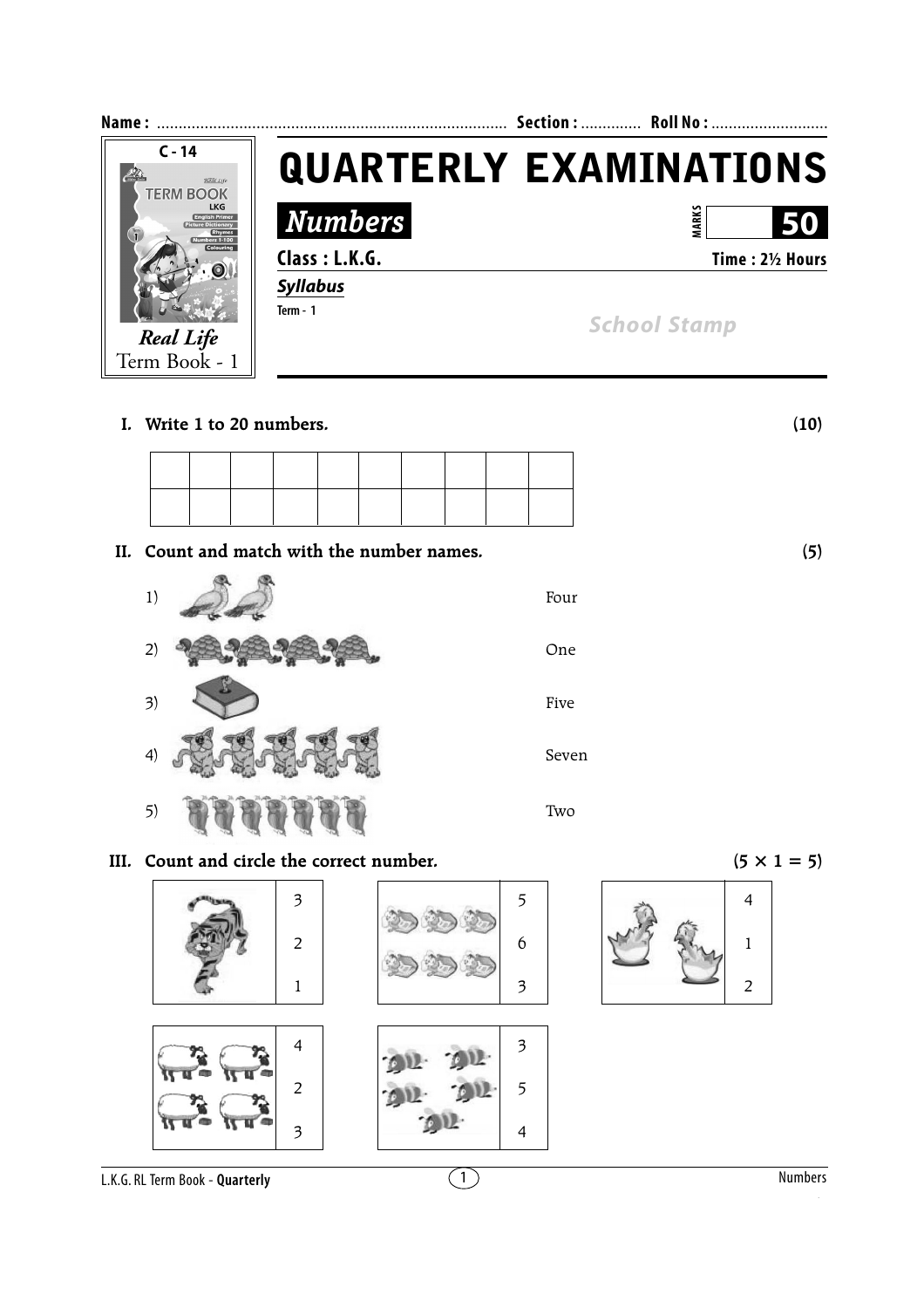**IV.** Circle the smaller number. ( $5 \times 1 = 5$ )



## **V.** Circle the bigger number. (5  $\times$  1 = 5)



## **VI.** Write the numbers.  $(5 \times 1 = 5)$

## **Before and After**

## **VII.** Write the between numbers.  $(5 \times 1 = 5)$

L.K.G. RL Term Book - **Quarterly**

2 Numbers